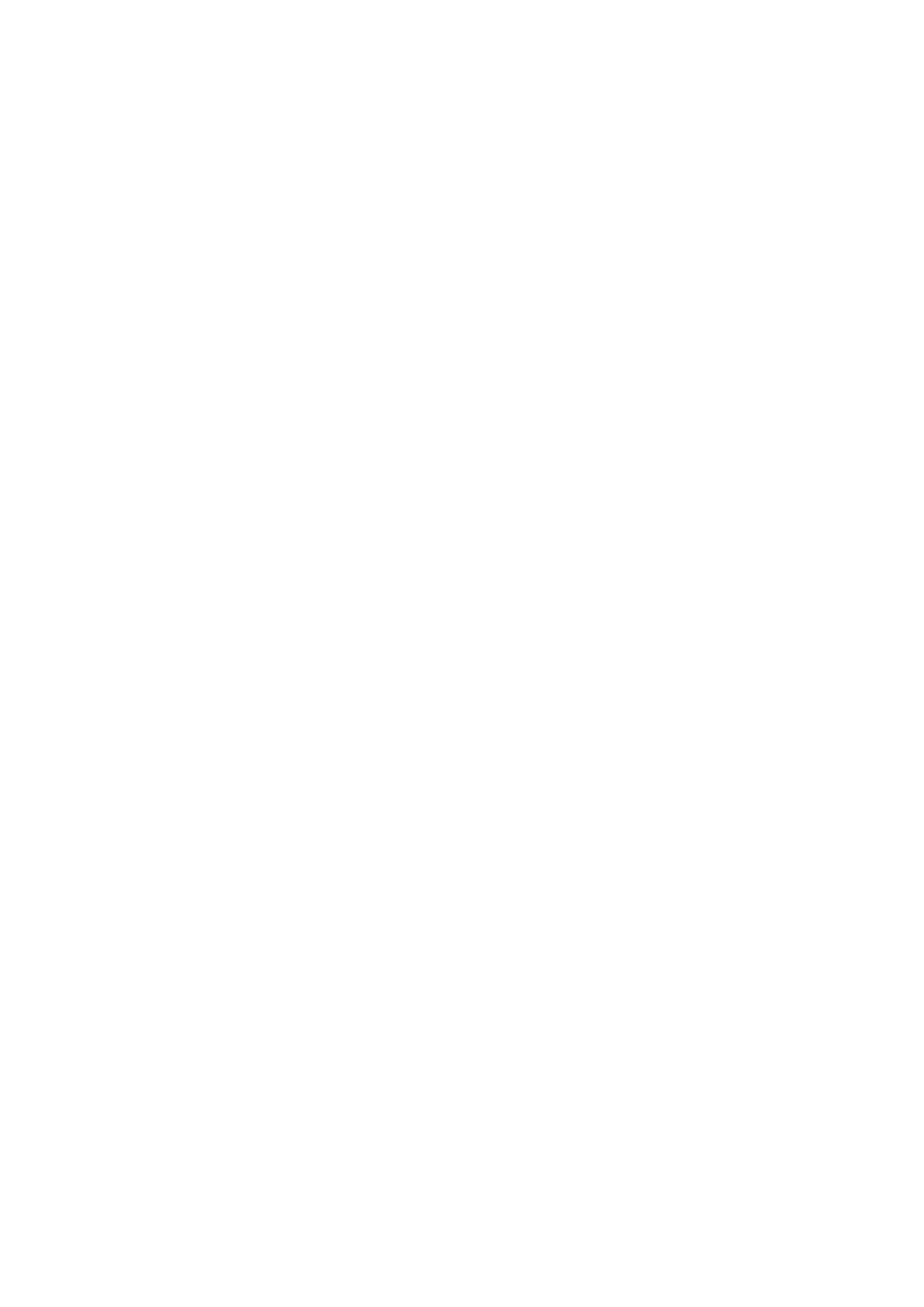

# **Six-monthly Report on Hong Kong 1 January – 30 June 2009**

*Presented to Parliament by the Secretary of State for Foreign and Commonwealth Affairs by Command of Her Majesty August 2009*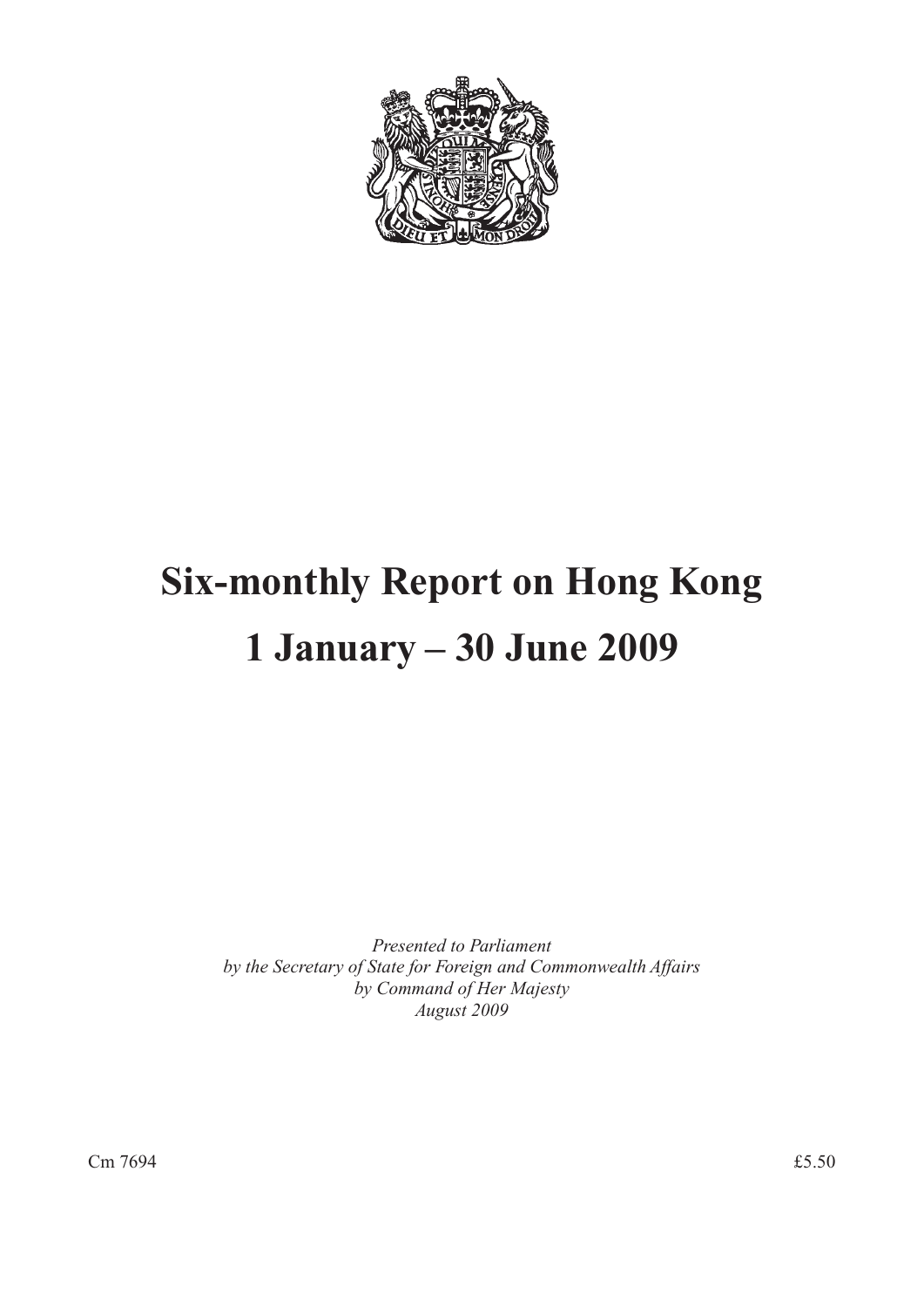# **© Crown Copyright 2009**

The text in this document (excluding the Royal Arms and other departmental or agency logos) may be reproduced free of charge in any format or medium providing it is reproduced accurately and not used in a misleading context. The material must be acknowledged as Crown copyright and the title of the document specified.

Where we have identified any third party copyright material you will need to obtain permission from the copyright holders concerned.

For any other use of this material please write to Office of Public Sector Information, Information Policy Team, Kew, Richmond, Surrey TW9 4DU or e-mail: licensing@opsi.gov.uk

ISBN: 978 0 10 176942 6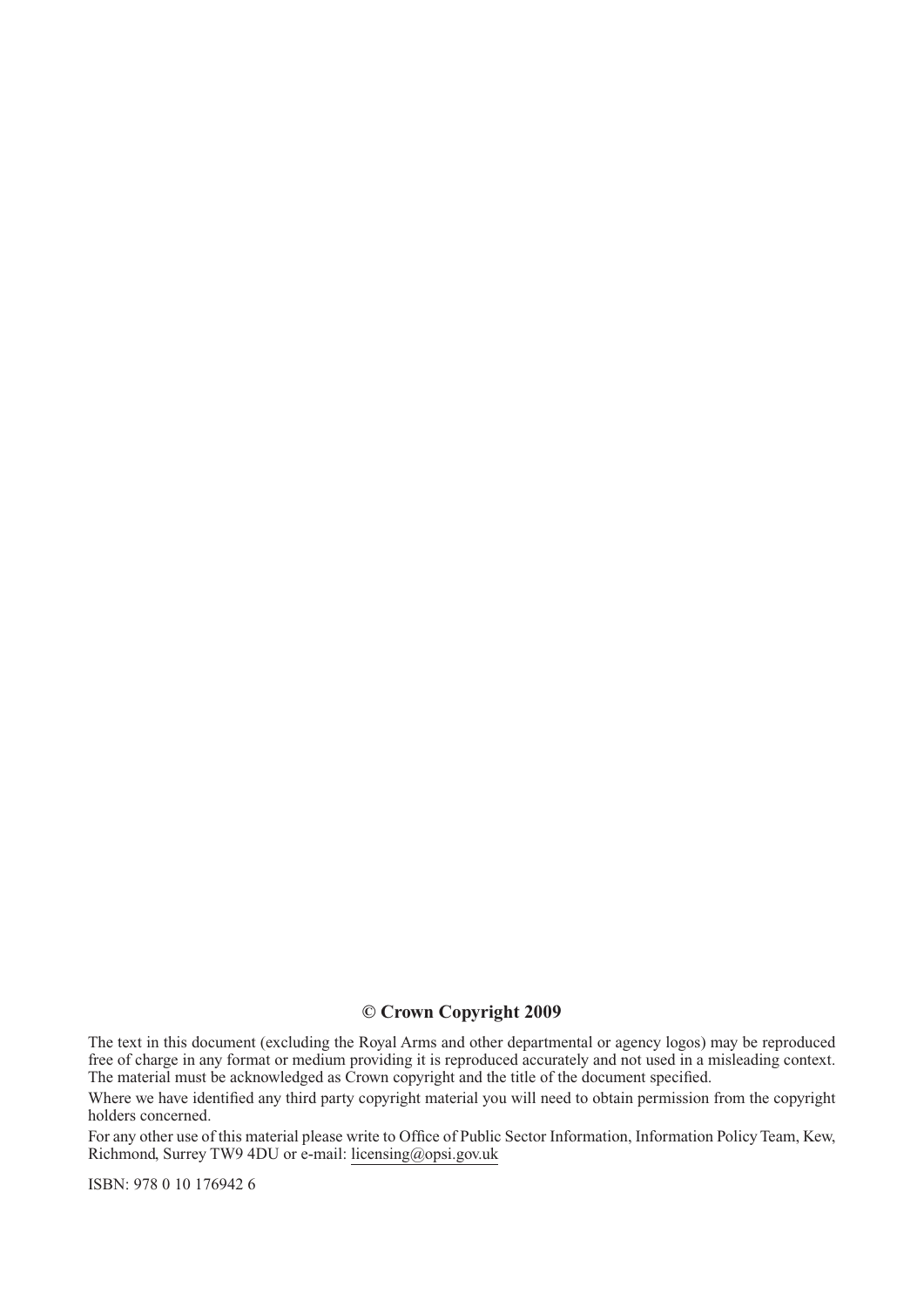#### **FOREWORD**

This is the twenty-fifth in a series of reports to Parliament on the implementation of the Sino-British Joint Declaration on the Question of Hong Kong. It covers the period from 1 January to 30 June 2009.

The events of those six months have shown how Hong Kong people continue to cherish their rights and freedoms under the Basic Law. The high turnout at the vigil on 4 June to commemorate the 20th anniversary of the Tiananmen events was a striking example of how "One Country, Two Systems" continues to work.

Constitutional reform will no doubt occupy centre stage in the next reporting period, as the Hong Kong Special Administrative Region Government has promised to launch the postponed consultation on arrangements for elections in 2012 in the fourth quarter of 2009.

The Government continues to believe Hong Kong should move to a system of full universal suffrage to underpin its rights and freedoms, and therefore its stability and prosperity. We have welcomed the commitment of the SAR Government to achieve full universal suffrage by 2017 (for the Chief Executive's election) and by 2020 (for the Legislative Council); and to advance democracy in the arrangements for the 2012 elections, to prepare for the advent of universal suffrage. How Hong Kong progresses towards full democracy is for the people of Hong Kong to decide. So it will be important that there is a full and wide-ranging public consultation process on the electoral arrangements for 2012. Following the consultation, I hope the Government will move quickly to introduce progressive proposals to the Legislative Council.

I will continue to take an interest in Hong Kong and to report to Parliament, in line with the British Government's responsibilities to the people of Hong Kong in the Sino-British Joint Declaration.

the id likely

David Miliband Secretary of State For Foreign & Commonwealth Affairs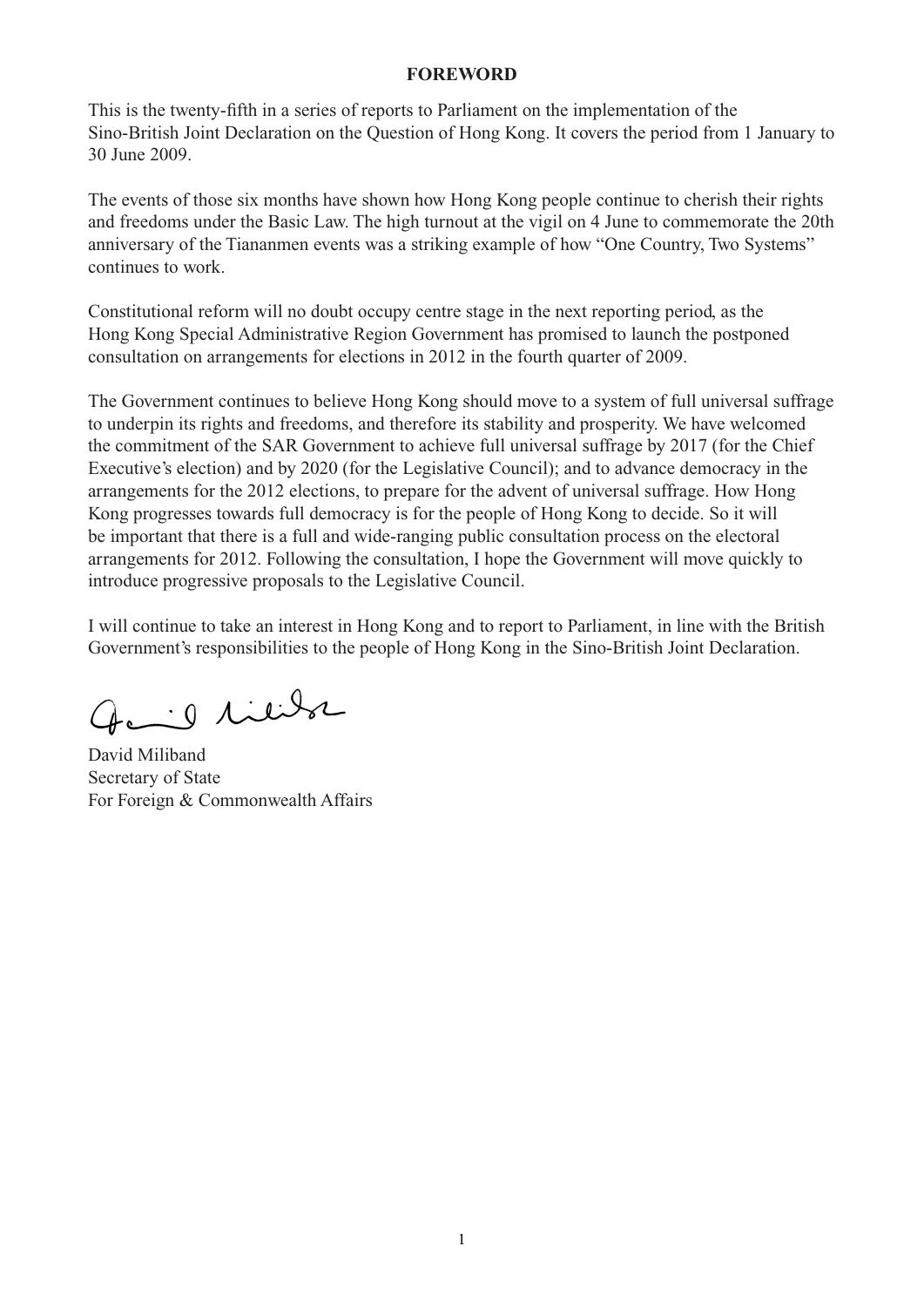# **SIX-MONTHLY REPORT ON THE IMPLEMENTATION OF THE SINO-BRITISH JOINT DECLARATION ON HONG KONG**

## **INTRODUCTION**

This series of six-monthly reports reflects the British Government's continuing interest in developments in Hong Kong and our commitment to the faithful implementation of the Sino-British Joint Declaration on Hong Kong. In this, the Chinese Government undertook that the Hong Kong Special Administrative Region (SAR) would enjoy a high degree of autonomy except in foreign and defence affairs, and that the continuation of Hong Kong's social and economic systems, lifestyles, rights and freedoms would be guaranteed.

### **CONSTITUTIONAL ARRANGEMENTS**

1. In our last report, we noted the SAR Government's commitment to conduct a public consultation on changes to electoral arrangements for 2012 "in the first half of 2009". On 15 January, Chief Executive Donald Tsang announced that he was postponing the consultation until the fourth quarter of 2009 to focus on tackling "economic and livelihood concerns". Mr. Tsang said, "The electoral arrangements for 2012 is an important issue which requires an in-depth rational discussion by the public to reach a wide consensus. Now is not the right time to conduct a public consultation".

## **2. This postponement was disappointing for many people in Hong Kong. We have welcomed assurances that there will be no further slippage of the consultation timetable.**

- 3. On 12 February, in response to a question from a reporter on what would happen should proposals to reform the arrangements for the 2012 elections be rejected by the Legislative Council, Secretary for Constitutional and Mainland Affairs, Stephen Lam, said, "The NPC decision in 2007 [i.e. the statement by the Standing Committee of the National People's Congress which allowed for the introduction of full universal suffrage for the election of the Chief Executive in 2017 and for the Legislative Council in 2020] did not stipulate progress in 2012 as a precondition for implementing universal suffrage in 2017… But the government clearly hopes there would be progress in the 2012 Chief Executive and LegCo elections to lay the foundations".
- 4. Whether functional constituencies<sup>1</sup> are compatible with full universal suffrage as promised in 2020 is a central issue in the debate in Hong Kong on constitutional reform. For example, in advance of a Legislative Council (LegCo) motion on constitutional development moved by Civic Party Legislative Councillor, Margaret Ng, the Hong Kong Bar Association (HKBA) said, "The present election method involving functional constituencies raises the question of whether Article 25 of ICCPR<sup>2</sup> [the International Covenant on Civil and Political Rights] has been fully

<sup>&</sup>lt;sup>1</sup> Half of the Legislative Council's 60 seats are currently returned from functional constituencies representing specific professional sectors and interest groups with electorates of varying sizes from under 150 (e.g. Finance) to tens of thousands of voters (e.g. Education).

<sup>&</sup>lt;sup>2</sup> Article 25 of the ICCPR states that "Every citizen shall have the right and the opportunity, without any of the distinctions mentioned in article 2 and without unreasonable restrictions:

a) To take part in the conduct of public affairs, directly or through freely chosen representatives;

b) To vote and to be elected at genuine periodic elections which shall be by universal and equal suffrage and shall be held by secret ballot, guaranteeing the free expression of the will of the electors;

c) To have access, on general terms of equality, to public service in his country".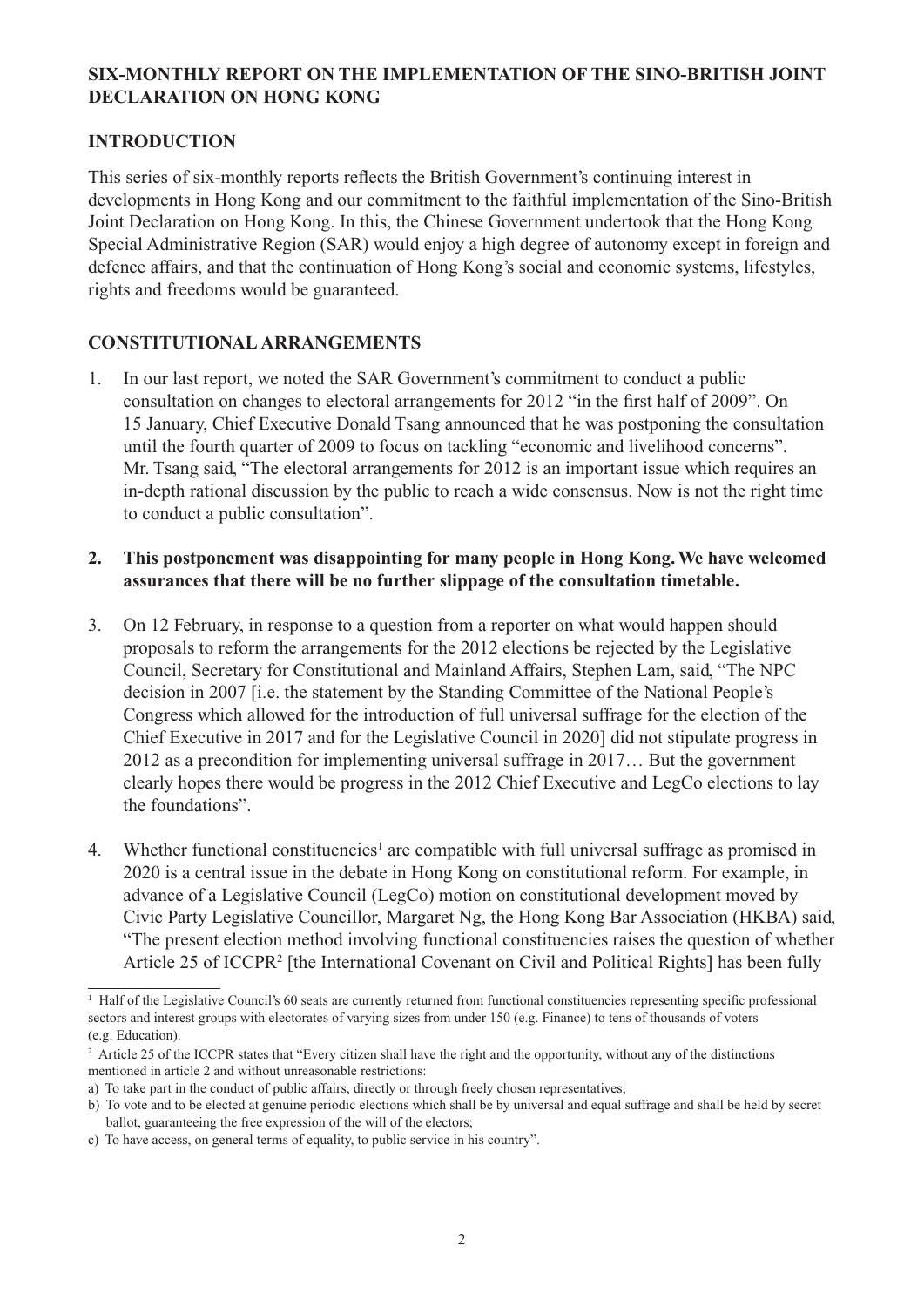complied with. When putting forward proposals for constitutional reform, the Government of the HKSAR should include proposals that would eventually lead to the total abolition of functional constituencies and demonstrate its commitment towards developing an electoral system that is in compliance with Article 25 of ICCPR". In her motion of 7 January, Margaret Ng called on the Chief Executive to make clear that functional constituencies are to be abolished when he draws up proposals for reform of electoral arrangements for public consultation. 16 of the 26 votes received from the legislators representing geographical constituencies were in favour of the motion, but 20 of the 27 votes from functional constituency legislators were against the motion and it was not passed.

- 5. On 26 February, a SAR Government spokesperson said, "We recognise that the existing electoral method for returning the LegCo functional constituency seats is not consistent with the principle of universal suffrage. In discussing the relevant universal suffrage models in future, the community will have to deal with the issue of functional constituencies so as to ensure that the future universal suffrage model for LegCo complies with the principles of universal and equal suffrage".
- **6. We welcome this statement by the SAR Government that arrangements for 2020 Legislative Council elections will need to comply with the principles of universal and equal suffrage.**

# **THE LEGISLATIVE COUNCIL**

- 7. Twelve elected legislators in Hong Kong continue to be prevented from travelling freely to Mainland China. On 15 May, five pan-democratic legislators who have previously been denied home-return permits were issued single entry permits to join a Legislative Council (LegCo) Environmental and Economic Affairs Panel delegation to Guangdong. Some of these legislators expressed disappointment that they were only issued single entry permits.
- **8. We welcome the fact that the five pan-democratic legislators were able to join the May visit and hope that this development contributes to a more open and direct dialogue between the Legislature and the Mainland authorities. The continued inability of some legislators to travel to the Mainland remains a barrier to open dialogue. We hope that the Chinese Government will allow all legislators who wish to visit the Mainland to do so, to further develop dialogue and understanding.**

### **The Executive Council**

9. On 20 January, the Chief Executive announced the appointment of five new members to the Executive Council (ExCo). They were: Lau Wong-fat, Chairman, Heung Yee Kuk<sup>3</sup>; Professor Lawrence Lau, Vice-Chancellor of Chinese University; Anna Wu, former Legislative Councillor and former Chair of the Equal Opportunities Commission; Marjorie Yang, industrialist; and Mr. V Nee Yeh from the financial sector. The following Executive Council members stood down: Rafael Hui; Andrew Liao; Bernard Chan; Henry Fan; and Victor Lo.

<sup>&</sup>lt;sup>3</sup> Heung Yee Kuk is an advisory body representing the indigenous inhabitants of the New Territories.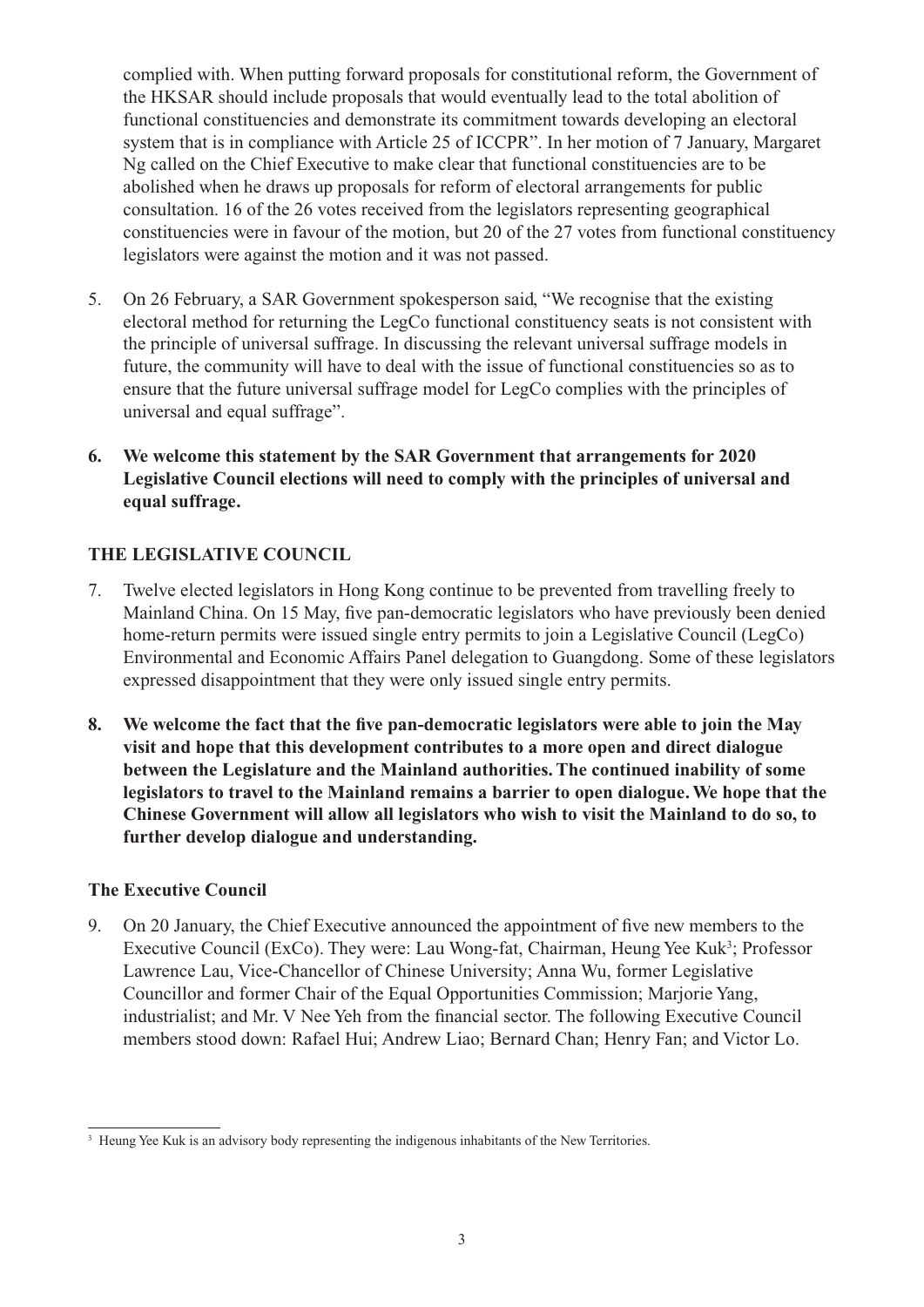## **LEGAL AND JUDICIAL**

- 10. On 2 April, the Hong Kong Government introduced a wide-ranging package of measures for civil justice reform (generally referred to as the "CJR"). It is widely anticipated that the CJR will serve the public better by making the court system more efficient, reducing the problems of high costs and delay and by increasing the accessibility of the system. Practical implications for parties involved in civil litigation in Hong Kong are likely to include: cases proceeding at a faster pace; and more active case management by the judiciary.
- 11. In a press release of 1 April, a spokesperson from the Hong Kong Judiciary said, "The CJR aims to give the Court more power to manage the process of cases, streamline and improve civil procedures, encourage and facilitate settlement and enable judicial resources to be better distributed and utilised".
- 12. From 6-9 April, Hong Kong hosted the Commonwealth Law Conference 2009. In a speech at a reception for delegates on 6 April, the British Consul General Andrew Seaton said,

"The rule of law is one of Hong Kong's key distinguishing characteristics. It helps Hong Kong leverage the best from its close and growing relationship with the Mainland. It helps Hong Kong achieve stability and prosperity through giving international investors and business confidence in the city. It is the essential underpinning to Hong Kong's rights and freedoms. It will be crucial for the future of Hong Kong as a business and financial centre, and as a good place to live for its seven million inhabitants".

13. On 26 June, the Chief Executive extended for three years the term of office of four nonpermanent judges from Hong Kong and eight non-permanent judges from other common law jurisdictions to the Court of Final Appeal<sup>4</sup>.

### **"ONE COUNTRY TWO SYSTEMS"**

- 14. During this period a number of developments gave rise to debate in Hong Kong on the exercise of its autonomy under the Basic Law and the implementation of One Country, Two Systems. On 11 March, local newspaper Wen Wei Po reported a meeting in Beijing between the Deputy Director of the Liaison Office of the Central People's Government in the Hong Kong SAR (CGLO<sup>5</sup>) Li Guikang and Hong Kong's Chinese People's Political Consultative Conference (CPPCC) delegates. The article said that according to the newspaper's understanding, Mr Li had indicated that the SAR Government and the CGLO had reached a ten-point agreement. Under this agreement, the Hong Kong CPPCC members would be able to express opinions on Hong Kong's internal affairs and the SAR Government would be able to recommend a list of potential Hong Kong CPPCC members to the Central Government.
- 15. Following the reports of these alleged remarks, a number of legislators expressed concern that they represented a change in policy, as Hong Kong CPPCC delegates are currently appointed

<sup>4</sup> Section 5 (3) of the Hong Kong Court of Final Appeal Ordinance 1997 states that, "the Court may as required invite judges from other common law jurisdictions to sit on the Court".

<sup>&</sup>lt;sup>5</sup> The CGLO is an organ of the Central People's Government. Its responsibilities include: liasing with The Commissioner's Office of China's Foreign Ministry in Hong Kong SAR, and the People's Liberation Army stationed in Hong Kong; promoting exchange and co-operation between Hong Kong and the Mainland; and handling affairs related to Taiwan.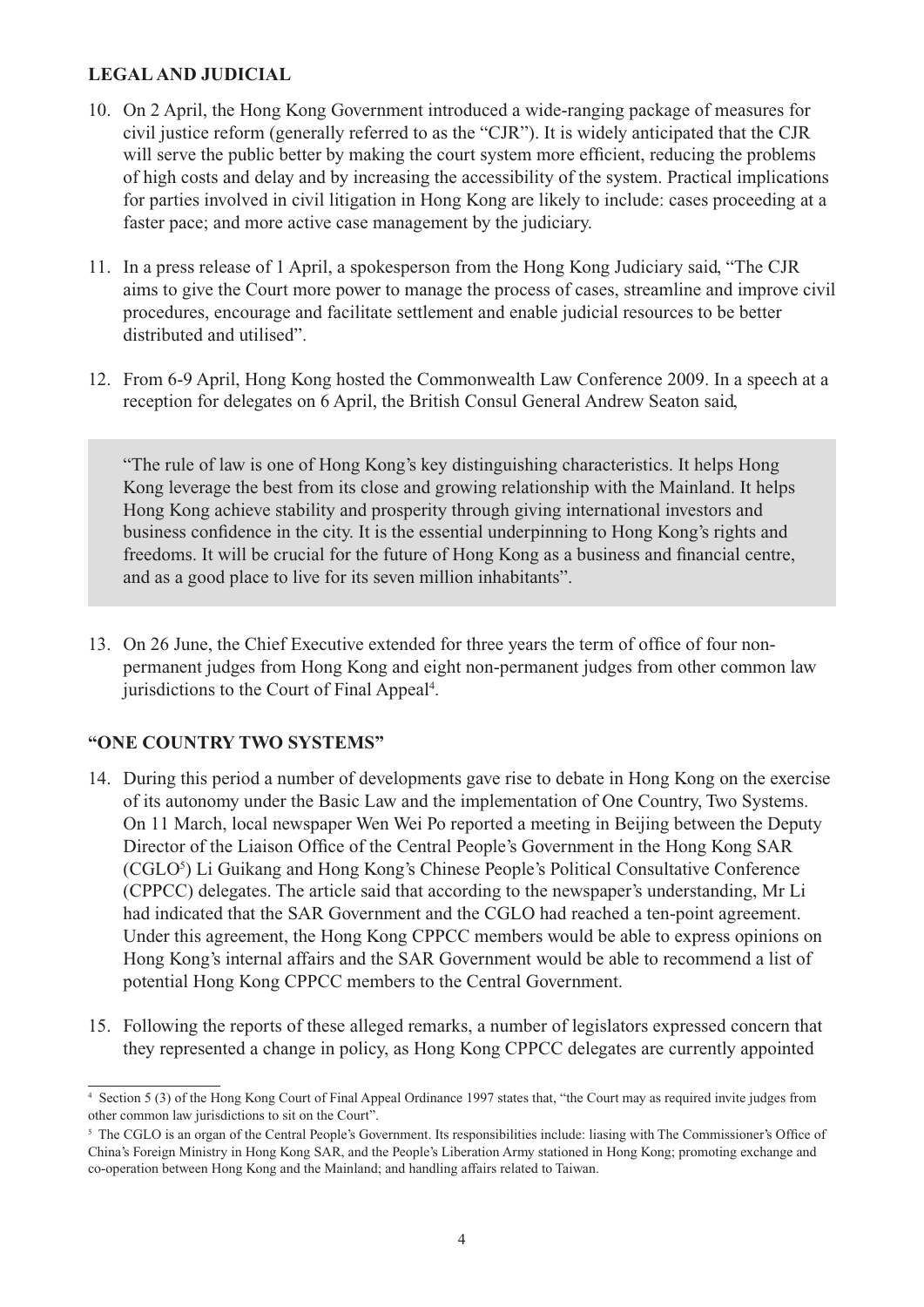by the Central People's Government and have no formal role in the government of Hong Kong. On 18 March, Chairman of the Democratic Party Albert Ho said, "Nobody is opposing the participation by CPPCC and NPC (National People's Congress) Deputies in Hong Kong affairs but they should not enjoy any prerogatives in Hong Kong because of their capacity".

- 16. On 14 March, in an interview with local newspaper Sing Tao, Li Guikang said that the CGLO were in touch with the SAR Government over how to enable CPPCC delegates to enhance their role, but he denied that there had been an "agreement". On 18 March, Li Guikang denied that there had been an agreement with the SAR Government, but said that that taking a part in Hong Kong affairs was "not only a duty for the delegates… All Hong Kong residents have the right to give advice to the Hong Kong Government".
- 17. On 14 May, the Chief Executive said in LegCo, "The Hong Kong SAR Government has not come to any consensus or agreement with the CGLO regarding the CPPCC and NPC deputies and the issue of their appointment".

# **18. We have carefully noted the reports of the remarks by Li Guikang in Beijing in March. We have also noted the subsequent statements by the Hong Kong SAR Government that an "agreement" did not exist.**

- 19. On 16 April, local newspapers carried articles referring to a paper that the Director of the CGLO's research department, Mr. Cao Erbao, had written for the Chinese Communist Party school's newspaper, the Study Times, in January 2008. Entitled "Governing Hong Kong Under the Conditions of One Country, Two Systems", Mr. Cao argued that since 1997, the SAR Government has exercised "delegated authority" over affairs within the autonomy of the SAR; and that a second team comprised of officials from the Mainland "exercise the constitutional power of the Central Authorities to govern Hong Kong but without interfering with the affairs within the SAR's autonomy". Mr. Cao proposed that the second team needed to be properly trained, built up and deployed to carry out Hong Kong work.
- 20. Considerable public comment and debate followed, with a particular focus on their perceived implications for Hong Kong's autonomy under One Country Two Systems. In a meeting of the LegCo Constitutional Affairs Panel on 20 April, pan-democratic legislators expressed concern about Mr. Cao's article. In response, Secretary for Constitutional and Mainland Affairs, Stephen Lam, said, "I fully understand that the people value 'One Country, Two Systems' and Hong Kong's autonomy…. My understanding of autonomy comes from the Basic Law, not Mr. Cao's article".
- 21. When asked on 21 April by a reporter to comment on these developments, a British Consulate-General spokesperson said, **"It is important that in order to preserve its stability and prosperity, Hong Kong must continue to enjoy a high degree of autonomy, with its Government composed of local inhabitants"**.

# **BASIC RIGHTS AND FREEDOMS**

22. On 9 February in Geneva, the United Nations Human Rights Council's Universal Periodic Review Working Group reviewed the fulfilment of human rights obligations by the People's Republic of China. This included a review of Hong Kong. A group of human rights activists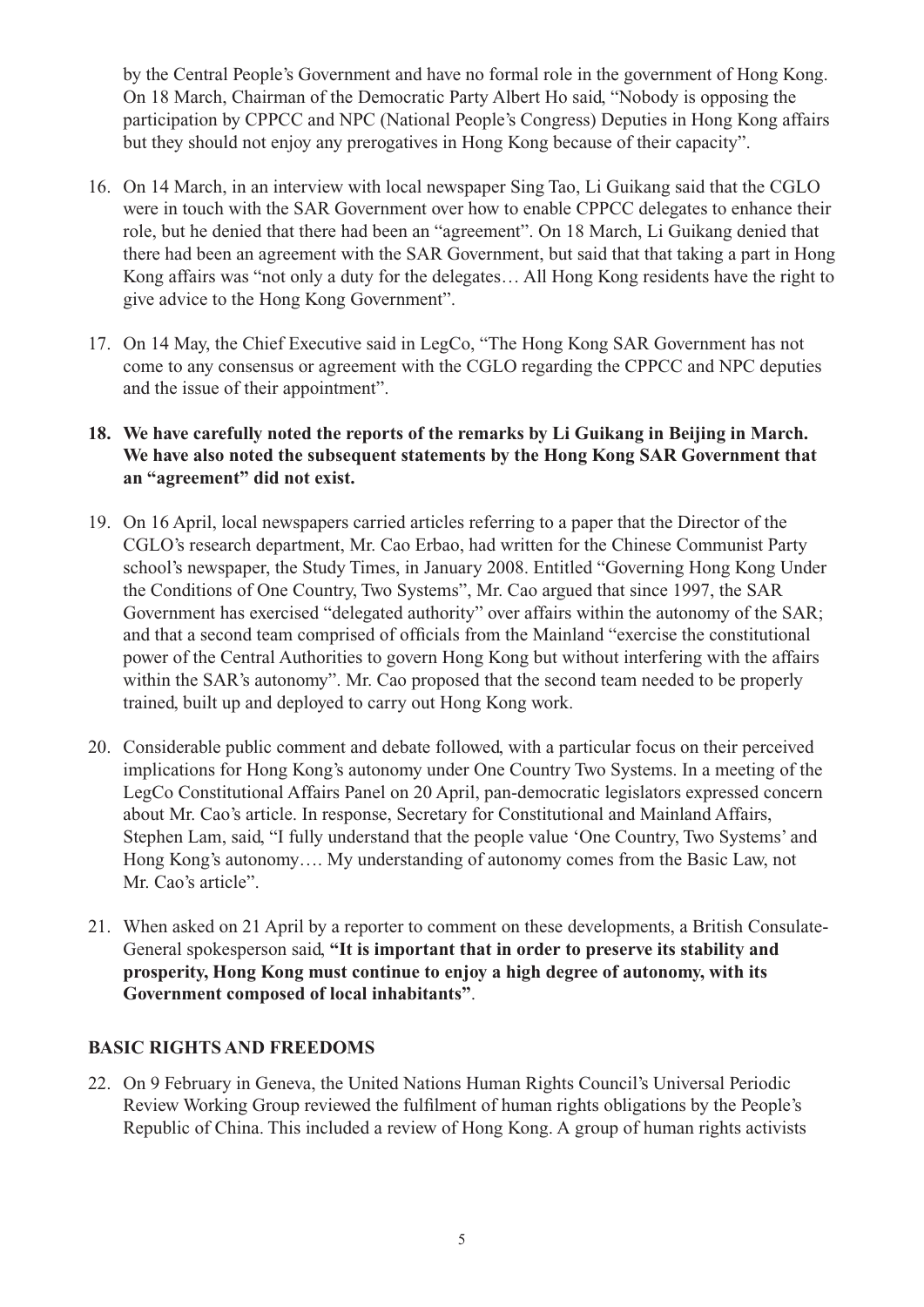from Hong Kong also travelled to Geneva in an attempt to raise their concerns about the lack of full universal suffrage in the SAR, the extent and scope of interpretations of the Basic Law by the Standing Committee of the National People's Congress, and the lack of an independent police complaints authority in Hong Kong. Under-Secretary for Constitutional and Mainland Affairs Raymond Tam, led Hong Kong's delegation and presented the SAR Government's report to the Working Group. He said, "We will continue with our utmost efforts in promoting and protecting human rights in Hong Kong".

23. Following a ruling by the High Court on 8 December 2008 that the existing restrictions on prisoners' rights to vote were unconstitutional, the SAR Government carried out a public consultation on prisoners' voting rights from 9 February to 23 March. In announcing the results of the consultation on 9 April, a SAR Government spokesperson said, "we propose to remove the existing disqualification of prisoners from being registered as electors and from voting". The SAR Government introduced the Voting by Imprisoned Persons Bill into LegCo on 6 May, to be considered within the 2008/09 legislative session.

#### **Freedom of expression**

- 24. On 27 March, the Communications Director of the International Campaign for Tibet, Kate Saunders, was scheduled to address the Hong Kong Foreign Correspondents' Club (FCC). A few days prior to the event, the FCC announced in a notice to members that it had been postponed. On 1 April, the FCC's Vice-President Tom Mitchell confirmed that the event had been postponed after the Office of the Commissioner of the Chinese Ministry of Foreign Affairs (MFA) in Hong Kong had expressed its opposition to the FCC. He said that the MFA had declined an offer to put up a speaker to debate with Ms. Saunders, and the event would be re-scheduled. Ms. Saunders arrived in Hong Kong on 5 April and the event went ahead on 6 April.
- 25. In our previous two reports, we noted the refusal of entry by the Hong Kong authorities to a small number of pro-democracy and human rights activists. During this reporting period, there were also several cases of Hong Kongers being excluded from Macao, including several pandemocratic legislators, a professor from Hong Kong University, and a newspaper photographer. On 4 March, in response to a question from a reporter, Secretary for Security Ambrose Lee said, "The Hong Kong SAR Government is concerned about these cases of Hong Kong residents being refused entry into Macao. That's why we have instructed our officers to contact our counterparts in Macao to understand what has happened and to express the Hong Kong SAR Government's concern". The following day, Chief Executive Donald Tsang said, "I have channelled the concerns of the Hong Kong people to [Macao Chief Executive] Mr. Ho and he has listened to our views. I believe the Chief Executive will understand our feelings".
- 26. On 30 May, Danish sculptor and activist, Jens Galschiot, was refused entry to Hong Kong. Mr. Galschiot had indicated before leaving Denmark that he intended to visit Hong Kong to repair the "Pillar of Shame" monument at Hong Kong University and to attend other events to commemorate the 20th anniversary of Tiananmen. A number of prominent Tiananmen student leaders – including Mr. Wang Dan, Mr. Wan Chaohua, Mr. Wang Juntao, and Mr. Yang Jianli – were also refused entry to Hong Kong in the weeks preceding the June 4 anniversary. Student leader Xiong Yan, was however permitted entry on 30 May.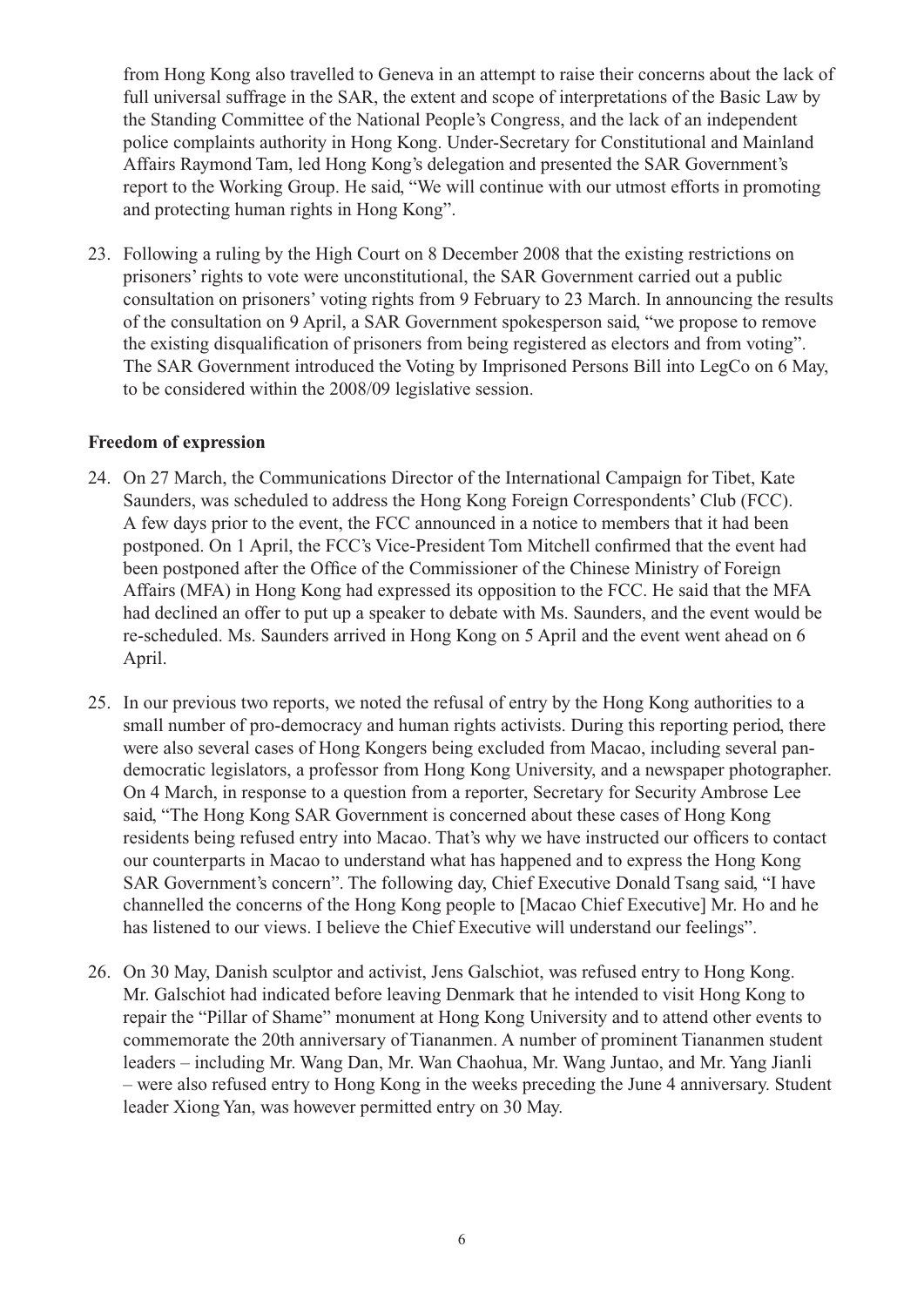- 27. Legislative Councillor Audrey Eu asked Secretary for Security, Ambrose Lee, the reasons for these refusals in the Legislative Council on 10 June. In a written reply, Mr. Lee said, "We do not comment on individual cases…In processing each application, the Immigration Department acts in accordance with the law and the prevailing policy, taking into account all relevant factors and the individual circumstances of each visitor in deciding whether to allow or refuse entry".
- 28. As we have said in previous reports, **we have expressed our concern that such exclusions risk giving the impression that freedom of expression is being compromised in Hong Kong, and that this could damage Hong Kong's international reputation**.

# **Marches and demonstrations**

- 29. Hong Kong's June 4 candlelight vigil to commemorate the 20th anniversary of Tiananmen attracted the largest numbers since 1990. Organisers estimated that 150,000 people filled Victoria Park's six football pitches with many more outside. The Police estimate was 62,800.
- 30. Local commentators attributed the large numbers at the vigil to a number of significant factors including the 20th anniversary, the recent denials of entry to political activists and the response that the Chief Executive gave to a question about Tiananmen in LegCo on 14 May. When asked in LegCo by Legislative Councillor Margaret Ng whether he would back "the public's demand for vindication" of students killed around June 4 1989, the Chief Executive replied, "I understand Hong Kong people's feelings about June 4, but the incident happened many years ago. The country's development in many areas has since achieved tremendous results and brought economic prosperity to Hong Kong. I believe Hong Kong people will make an objective assessment of the nation's development". In answer to a follow up question, the Chief Executive said, "My view represents the opinion of Hong Kong people in general, and the opinion of citizens has affected my view. What I have just said is how I feel about the views of the people of Hong Kong". All 23 pan-democratic legislators walked out in protest at this statement.

# **ECONOMY, CLIMATE CHANGE, ENERGY AND PUBLIC HEALTH**

### **Economy**

- 31. On 25 February, Financial Secretary John Tsang announced his budget for 2009/10. It contained a set of short-term salary tax and rate cuts and the provision of resources for job creation and capital works, to help counter the effects of the economic downturn. The SAR Government predicted the fiscal impact to be a budget deficit of HK\$39.9 billion in 2009/10 (2.4% of GDP) financed through its fiscal reserves.
- 32. On 15 May, the SAR Government released its economic figures for the first quarter, which showed the economy had contracted by 7.8% in the first three months of the year (year on year). The SAR Government revised its 2009 GDP outlook and at end of the reporting period, was predicting a contraction of 5.5-6.5% in real terms.
- 33. On 26 May, the SAR Government announced a further package of economic relief measures worth HK\$16.8 billion, consisting of temporary initiatives designed to stimulate household spending and commercial activity.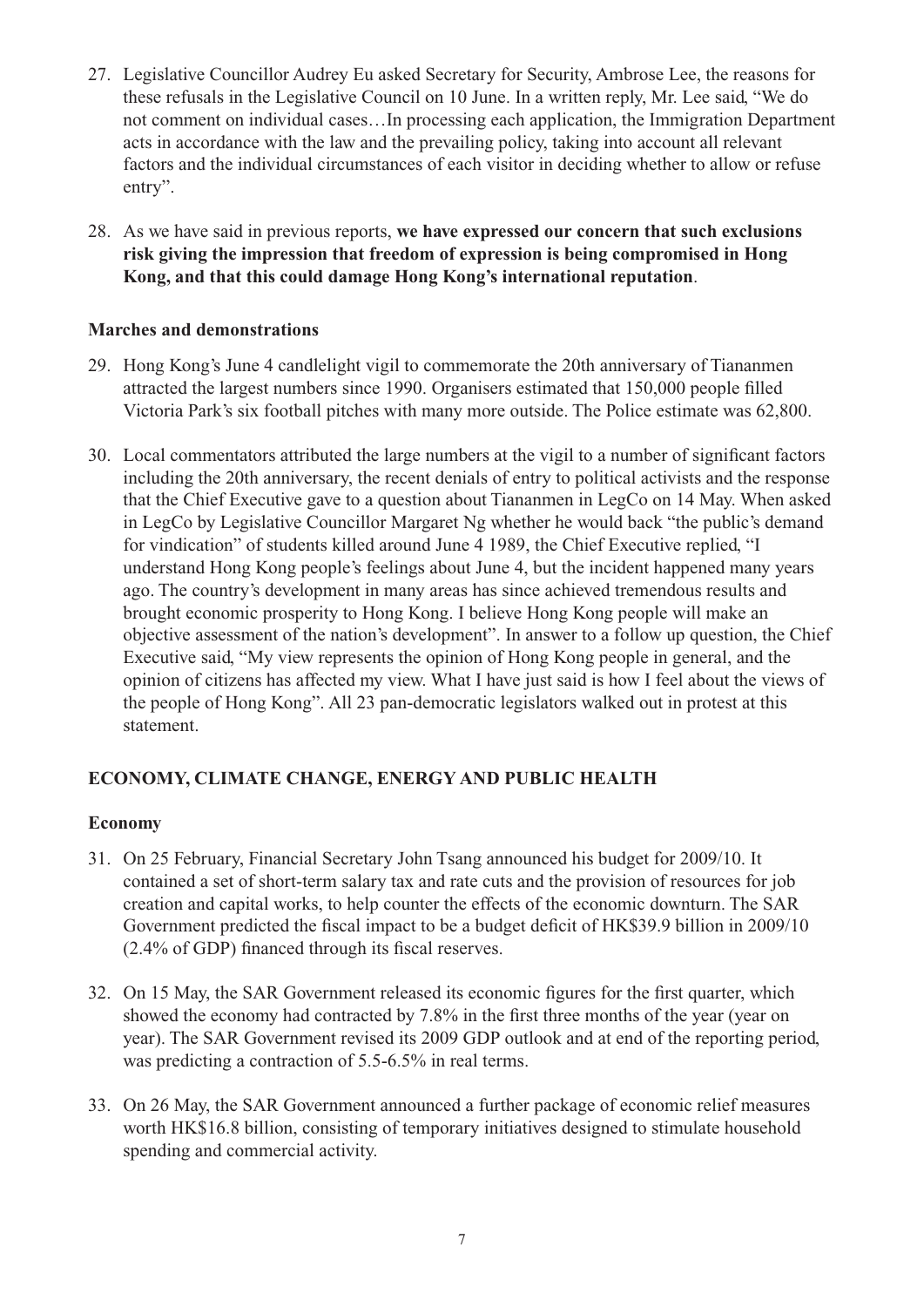- 34. On 19 May, Joseph Yam announced that he would be stepping down from his position as Chief Executive Officer of the Hong Kong Monetary Authority (HKMA) in October 2009. Yam has held the position at Hong Kong's de facto central bank since it was created 16 years ago.
- 35. On 22 June, the Chief Executive announced that the Task Force on Economic Challenges (established in October 2008), had concluded its work and had identified six sectors that would support Hong Kong's medium and long-term economic growth prospects. These were education services, medical services, testing and certification, environmental services, innovations and technology, and cultural and creative industries.

# **The G20 Summit**

36. Hong Kong participated in the London Summit on 2 April as part of the Chinese delegation. Hong Kong supported the Summit's conclusions to avoid protectionism, work towards the conclusion of the Doha world trade negotiations and to bring hedge funds into the global regulatory net. Following the Summit, Financial Secretary John Tsang said, "As a free and open economy, Hong Kong was encouraged by the G20's commitment to avoid protectionism. This is a significant step towards restoring the health of the global economy". Hong Kong has a seat on the new Financial Stability Board, which is tasked with addressing vulnerabilities to international financial stability.

### **Economic and financial co-operation with the Mainland**

- 37. On 20 January, the People's Bank of China and Hong Kong Monetary Authority (HKMA) signed a currency swap agreement which, if required, could provide liquidity support up to RMB200 billion.
- 38. This period saw significant developments in the trading of Renminbi (RMB) in and through the Hong Kong banking system. On 18 April, the Chief Executive announced six measures, taken with the co-operation of the Central Government, to assist Hong Kong. These included allowing Hong Kong banks with subsidiaries in the Mainland to issue RMB denominated bonds, and allowing Hong Kong companies to borrow RMB from the Mainland branches of Hong Kong banks in Shanghai and Guangdong using their Hong Kong assets as collateral.
- 39. On 8 May, as part of its plans to further internationalise the RMB, the Central Government gave approval for Hong Kong, Shanghai and four Guangdong cities to become RMB trade settlement centres.
- 40. On 9 May, Hong Kong and the Central Authorities signed the sixth supplement to the Closer Economic Partnership Agreement (CEPA) to expand the access of Hong Kong's financial services sector into the Mainland market, and to promote legal, transportation and education links.

### **Climate change and Energy**

41. In his budget speech, the Financial Secretary announced measures to promote a "green economy". These included setting up a steering committee to study the wider use of electric vehicles in Hong Kong. The budget also provided HK\$450 million to improve energy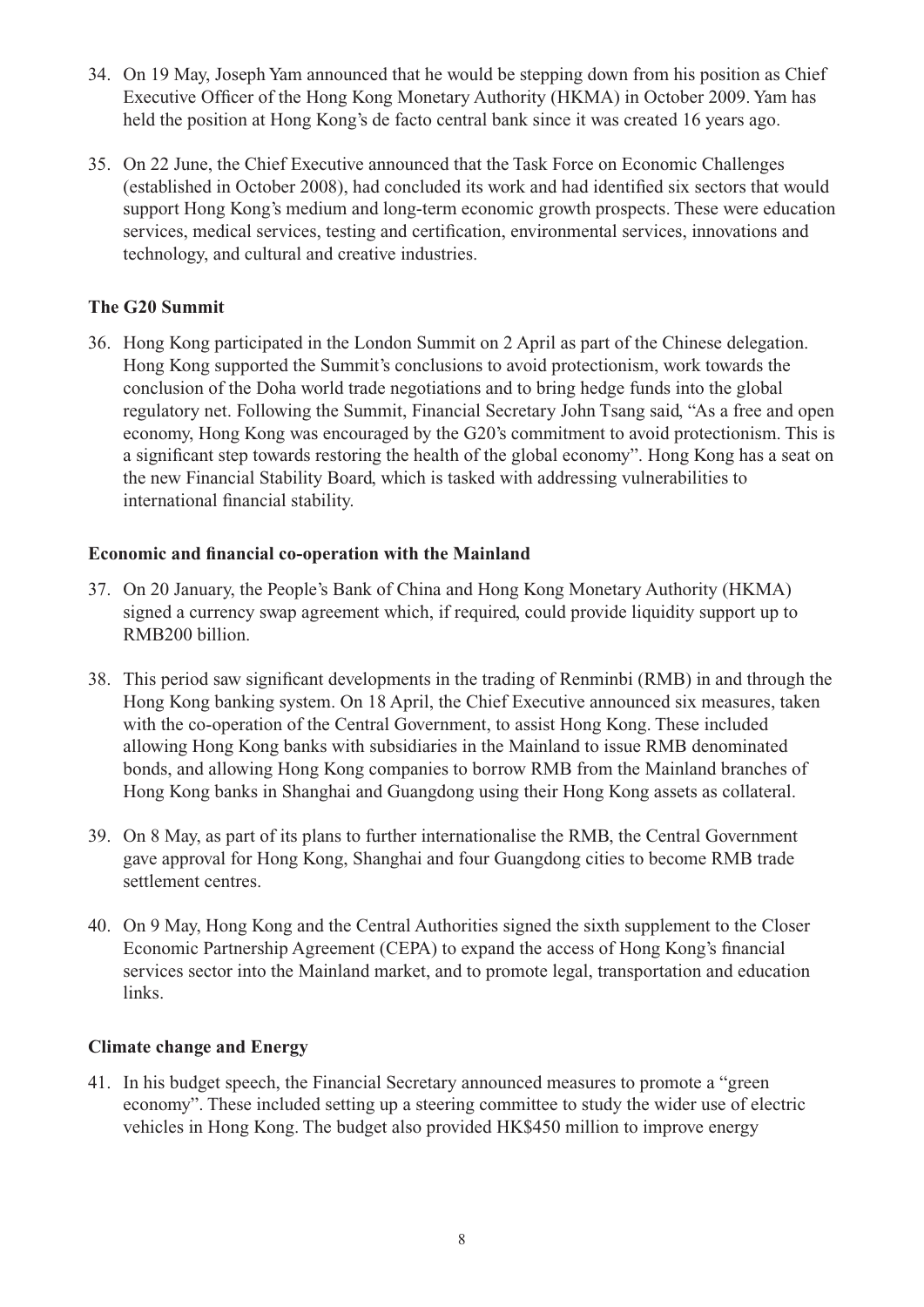efficiency in government buildings and another HK\$450 million for private building owners to conduct energy-cum-carbon audits and energy efficiency improvements.

# **Public Health**

42. Hong Kong's first case of H1N1 influenza was confirmed on 1 May in a Mexican national who had stayed at the Metropark Hotel. The SAR Government subsequently quarantined the hotel and guests for seven days. On 10 June, the SAR Government announced the first cases of person-to-person transmission of H1NI and ordered the suspension of all kindergartens, nursery and primary schools for at least two weeks. This was subsequently extended to the summer vacation.

# **UK-HONG KONG BILATERAL RELATIONS**

# **Visits**

43. This period saw a busy programme of senior level exchanges between the UK and Hong Kong. On 22 January, Minister of State for Foreign and Commonwealth Affairs Bill Rammell MP visited Hong Kong. He met Chief Secretary for the Administration Henry Tang, Secretary for Constitutional and Mainland Affairs Stephen Lam, Secretary for the Environment Edward Yau and legislators from all of Hong Kong's main political parties. In a press conference, Mr. Rammell said,

"Hong Kong matters to the UK. I am pleased to see that 'One Country, Two Systems' continues generally to work well. I discussed constitutional development with the Chief Secretary and Secretary for Constitutional and Mainland Affairs. I was reassured that there will be no further delay on the constitutional timetable".

- 44. On 18 February, then-Minister of State for Schools and Learners, the Rt. Hon. Jim Knight MP visited Hong Kong, meeting Secretary for Education Michael Suen, Permanent Secretary for Education Raymond Wong and a number of other senior education officials.
- 45. Mr Jim Murphy, Secretary of State for Scotland, visited Hong Kong on 25-26 March, leading a large Scottish Council for Development and Industry trade mission. During his visit he had a roundtable discussion with leading members of the Scottish business community, gave a speech at Hong Kong University and had a meeting with Rita Lau, Secretary for Commerce and Economic Development.
- 46. Minister for Communications, Technology and Broadcasting, Lord Carter visited Hong Kong from 26-27 March. Lord Carter met Hong Kong and Mainland business leaders and senior figures from the SAR Government.
- 47. Professor John Beddington, the UK Government Chief Scientific Adviser visited Hong Kong from 2-3 April. He met senior officials from the Hong Kong Centre for Health Protection, the Hong Kong Professional Green Building Council and gave a speech at Hong Kong University on the importance of scientific innovation in recovering from the economic downturn.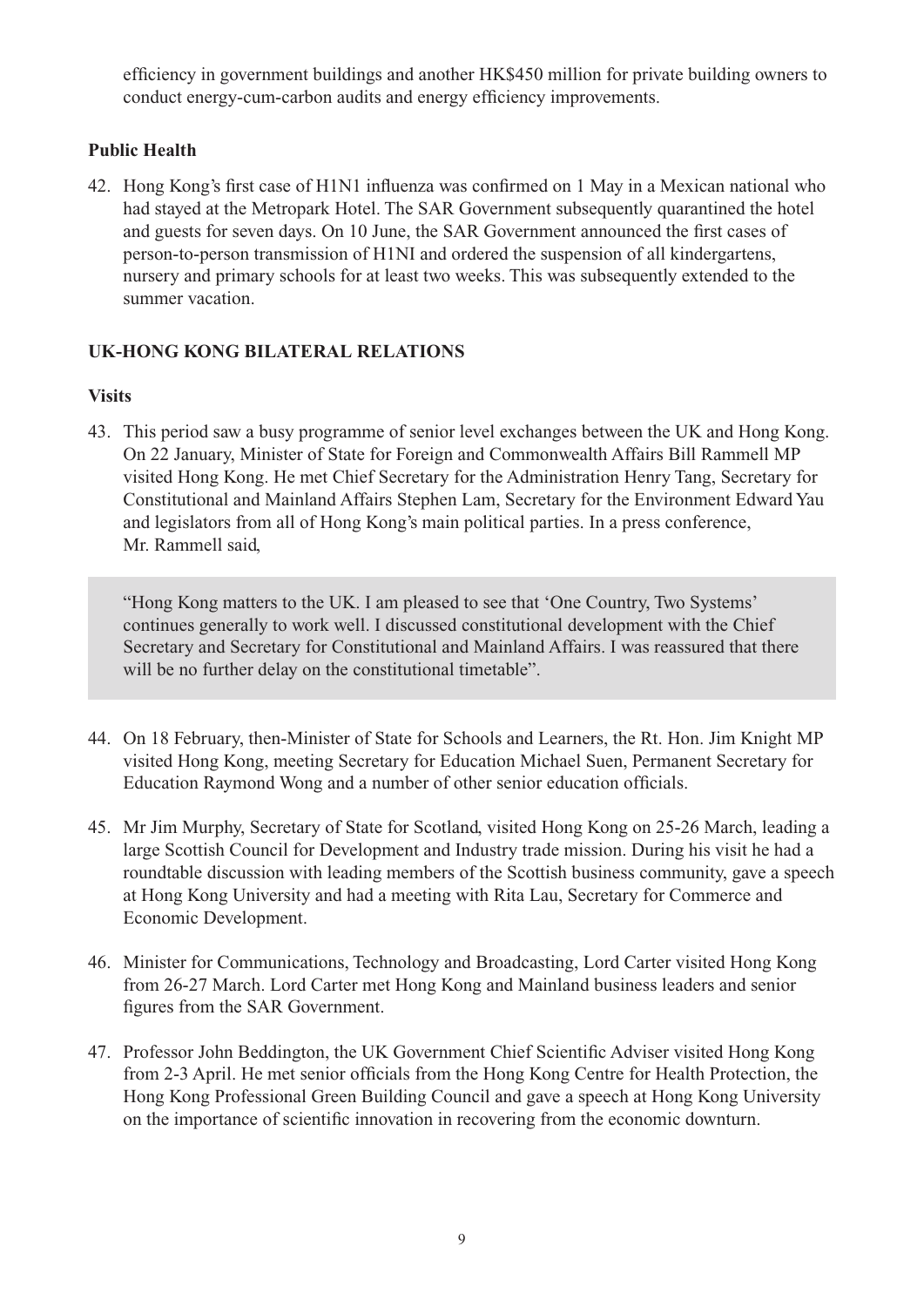- 48. The First Minister for Scotland, the Rt. Hon. Alex Salmond MSP, visited Hong Kong between 5 and 7 April, accompanied by the Scottish Cabinet Secretary for Education and Lifelong Learning, Fiona Hyslop MSP. Mr. Salmond met Chief Executive Donald Tsang, opened a renewable energy seminar and met a number of prominent members of the local Scottish community. In addition to joining the First Minister in his meeting with the Chief Executive, Ms. Hyslop also opened the Edinburgh Institute at the Hong Kong School of Professional and Continuing Education, held discussions at the University of Hong Kong, and met the Deputy Permanent Secretary for Education.
- 49. Lord Davies, Minister for Trade, Investment and Business, visited Hong Kong from 16-18 April. He met the Chief Executive of the Hong Kong SAR Government, the Financial Secretary, the Secretary for Commerce and Economic Development and the Head of the Monetary Authority and a cross section of leading Hong Kong and British business figures, including major current and potential inward investors and Hong Kong University MBA students.
- 50. Secretary of State for Energy and Climate Change, the Rt. Hon. Ed Miliband MP, visited Hong Kong on 6 May, to discuss climate change with business leaders.
- 51. In a visit to Hong Kong on 8 June, the Lord Mayor of the City of London Alderman Ian Luder met Chief Executive Donald Tsang, the Chief Executive Officer of the Hong Kong Monetary Authority Joseph Yam and the Secretary for Financial Services and the Treasury Professor K. C. Chan.
- 52. During a visit to London, Hong Kong Secretary for Financial Services and the Treasury Professor K. C. Chan on 6 May met the UK's Financial Services Secretary to the Treasury Lord Myners to discuss the impact of the global financial crisis on the economies and the regulatory frameworks of UK and Hong Kong.
- 53. On 10 June, Financial Secretary John Tsang met the UK's Financial Secretary to the Treasury, the Rt. Hon. Stephen Timms MP in London to discuss the global economic outlook and the G20.
- 54. Rita Lau, Secretary for Commerce and Economic Development visited the UK from 25-28 June. During the visit she had a roundtable meeting with Lord Davies, Minister for Trade, Investment and Business and a group of British designers.
- 55. Gregory So, Under Secretary for Commerce and Economic Development visited the UK from 29 June to 1 July. During the visit he met Mr Sion Simon, Minister for Creative Industries at the Department for Culture, Media and Sport. He also visited Scotland and met Mr Michael Russell, Minister for Culture, External Affairs and Constitution in the Scottish Government.

### **Education**

56. The British Government's Chevening Scholarship Scheme has operated in Hong Kong since 1996. Since then, 509 people have received scholarships. 13 Scholars were selected for 2009. The generosity of Dr. Li Ka-Shing (Chairman of Cheung Kong Holdings and Hutchison Whampoa Ltd), and of Cambridge University, match funded by the Foreign and Commonwealth Office, as well as funding from the S.K. Tang bequest, and support from HSBC, has made this number of scholarships possible.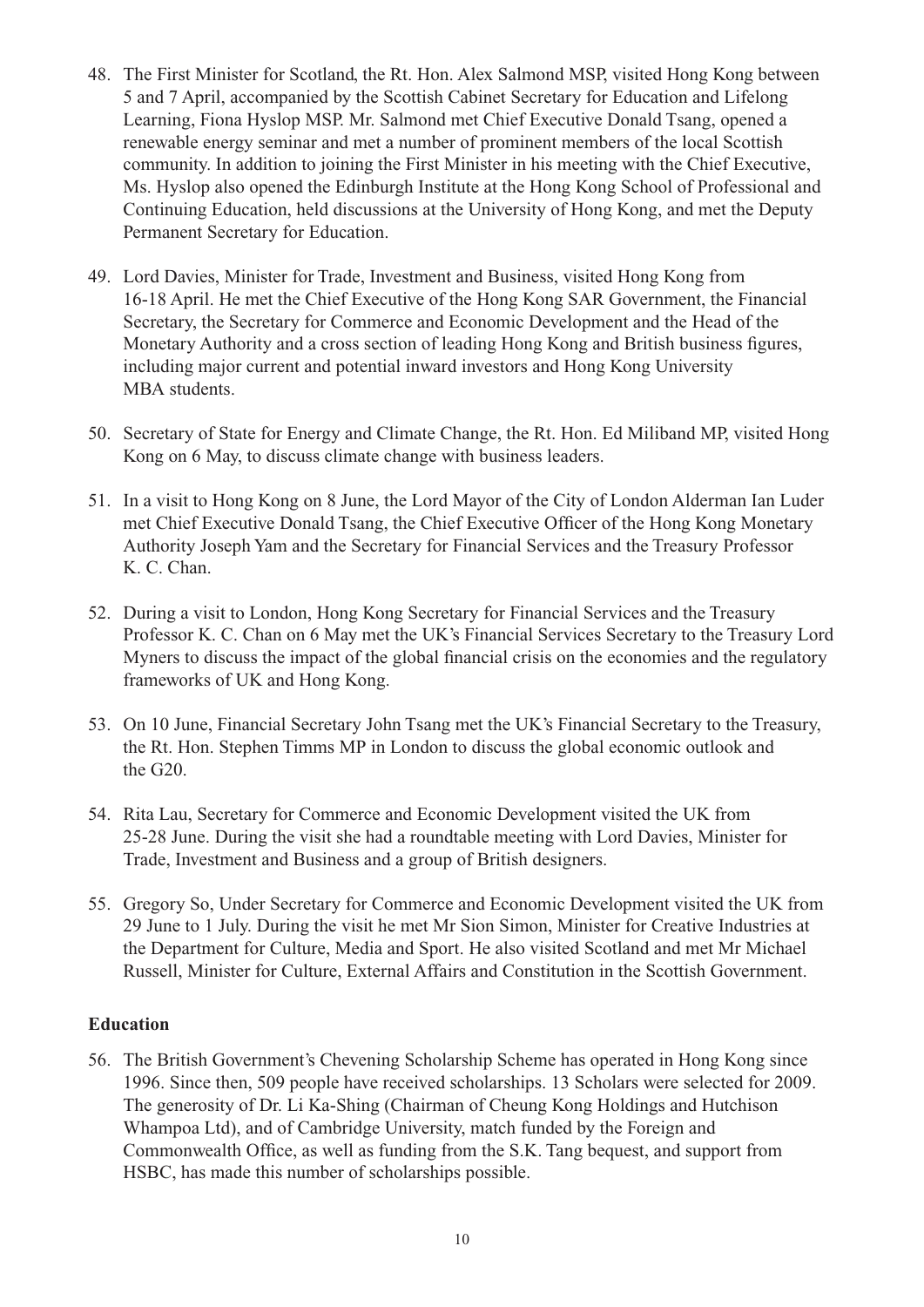57. Hong Kong remains an important centre of activity for the British Council. The Teaching Centre in Hong Kong is the largest in the British Council's worldwide network with over 48,000 registrations a year, complemented by an extensive community-based programme of English language teaching, which involves many thousands more. One of its key areas of activity is the work it does for the Hong Kong Education Bureau; training teachers in preparation for the roll out of the new senior secondary curriculum in English. It has trained around 1,500 teachers face-to-face and is preparing to deliver training to the remaining 2,000 via a virtual learning platform in the New Year.

# **Trade and inward investment**

- 58. Bilateral trade between the UK and Hong Kong fell year-on-year, based on the figures for the first three months of 2009. UK exports to Hong Kong between January and March 2009 were valued at £1.08 billion, a decrease of 14.8% compared with the same period in 2008. Imports from Hong Kong have remained stable. Hong Kong is currently the UK's third largest export market in the Asia Pacific region, after Mainland China and Japan.
- 59. Over the course of the reporting period, UK Trade & Investment (UKTI) has supported seven Trade Missions to Hong Kong and UK participation at 10 international trade fairs in Hong Kong. UKTI also works to support around 180 Hong Kong investors in the UK and to promote the UK to new potential investors. UKTI also assisted one confirmed new successful investment into the UK (with two further investment projects pending confirmation of success).

### **British Nationals (Overseas)**

60. There are nearly 3.5 million British Nationals (Overseas) (BN(O)), the vast majority of whom live in Hong Kong. We remain fully committed to providing the highest standard of consular and passport services to BN(O) passport holders.

# **CONCLUSION**

- 61. The Foreign Secretary's six-monthly reports to Parliament reflect the UK Government's commitment to the faithful implementation of the Sino-British Joint Declaration on Hong Kong, an international treaty to which the UK is a party. We are fully committed to Hong Kong's continuing prosperity and stability and we will continue to comment on matters relating to this treaty as and when we judge it appropriate to do so. As part of this we will continue to issue reports to Parliament.
- 62. At the end of the six-month reporting period covered by this report we conclude that the 'One Country, Two Systems' principle of the Joint Declaration has worked well and that the rights and freedoms guaranteed in the Joint Declaration have been respected.

Printed in the UK by The Stationery Office Limited on behalf of the Controller of Her Majesty's Stationery Office ID6181191 08/09 92 19585 Printed on Paper containing 75% recycled fibre content minimum.